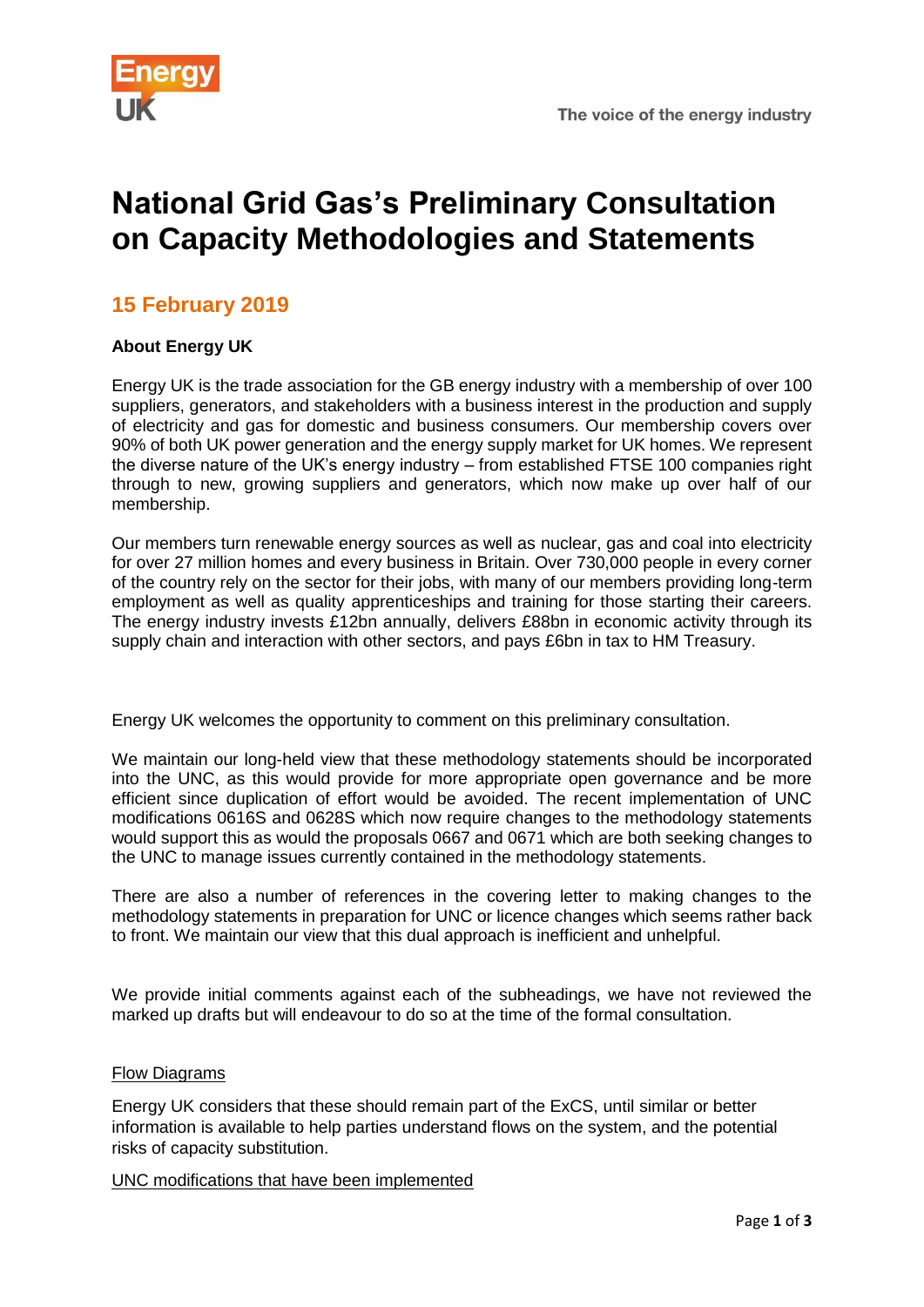

Energy UK supports changes that relate to these proposals.

We are not convinced that other changes should be made yet in relation to future changes.

#### Transmission Charging Review

This section again refers to issues that are anticipated but have not happened yet; the clearing obligation and economic test. We consider changes to the methodology statements should only occur once UNC and / or licence changes have happened or at the very least are being consulted upon in parallel.

Given that a UNC proposal 0667 has been raised with respect to the User Commitment at entry, we think that if National Grid suggests an alternative approach it should do so through an alternative to this proposal. This would help industry to consider the proposals in parallel, rather than have the current situation where the interactions between the two proposals are unclear.

We are not convinced that a duration requirement is needed in addition to meeting at least 50% of the estimated project costs and would like to understand the rationale for National Grid's view on this.

#### Ofgem RIIO Consultation

We agree the RIIO consultation raises a number of issues, which cannot all be addressed at this time. NG considers that its proposal for the economic test for entry capacity achieves this. We note that exit also needs to be considered, with UNC proposal 0671 exploring some aspects of this issue. However, we consider a more general solution is needed for exit capacity and have reservations with the 0671 proposal where the physical exchange rates may not be 1:1.

### PARCAs

Energy UK welcomes National Grid's proposal in response to stakeholder concerns, and agree that processing ad-hoc requests received during a PARCA window should provide for a similar outcome to the ad-hoc QSEC auctions at entry.

#### Daily Capacity Auctions

National Grid raised the issue of not releasing daily capacity into a constraint a couple of years ago. We did not support it at that time nor do we now. It would be helpful if National Grid can explain what has changed since then so that the idea should be re-considered.

National Grid should follow the rules in the UNC for the release of capacity at exit and entry, we do not believe it is appropriate that capacity release should be limited, by a methodology statement, in the event of a constraint as National Grid receives funding to manage such constraints. If National Grid wishes to pursue this change it should raise a UNC proposal so it can be fully considered.